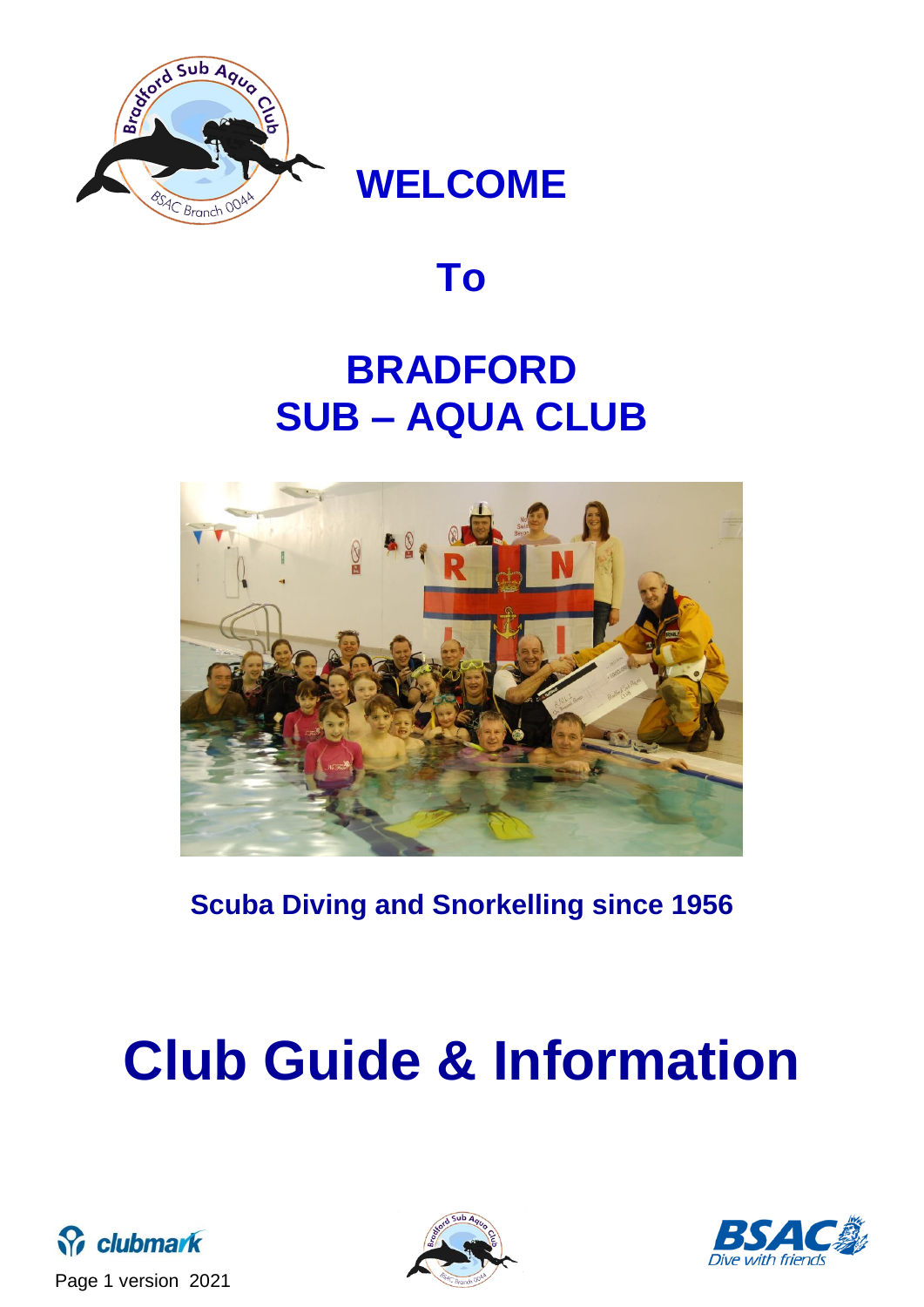# **About Bradford Sub Aqua Club**

The Club was formed in 1956 and is recognised by the British Sub-Aqua Club ( BSAC ) as Branch Number 0044.The BSAC has over 20,000 members in more than 1,000 branches which makes it the largest single diving Club in the world. BSAC has long been recognised as probably the finest diver training agency in the world.

We are a family friendly club that offers training in Snorkelling and Scuba diving and welcomes new and trained divers. We have around 40 members whose qualifications range from new trainees to Advanced Divers and Instructors with ages from 8 to 75

The aims of our Branch are to provide facilities for its members, to have the opportunity to undertake training and diving in accordance with the standards of The British Sub - Aqua Club. Also, together with related social activities, to promote the amateur sport of Scuba Diving and community participation in both Snorkelling and Scuba Diving.

We have our own club house in Queensbury where we meet on Tuesday and Friday evenings from 19.30, for theory lessons and social activities, and our pool sessions are held at Tong Pool on a Wednesday evening 19.00 - 20.00hrs for in water training. This day and time may change, so please check the current situation.

We will support you throughout your ongoing training, from beginner on a try dive through to instructor. We have a great programme of open water dives to suit all grades and interests. We also hold CLUBMARK Accreditation being one of only a small number of BSAC scuba diving clubs to gain this qualification.

In 2014-15 the club was awarded the BSAC Heinke Trophy. This is the premier award presented annually to the club judged to have done the most to further the interests of its members and of BSAC.









Page 2 version 2021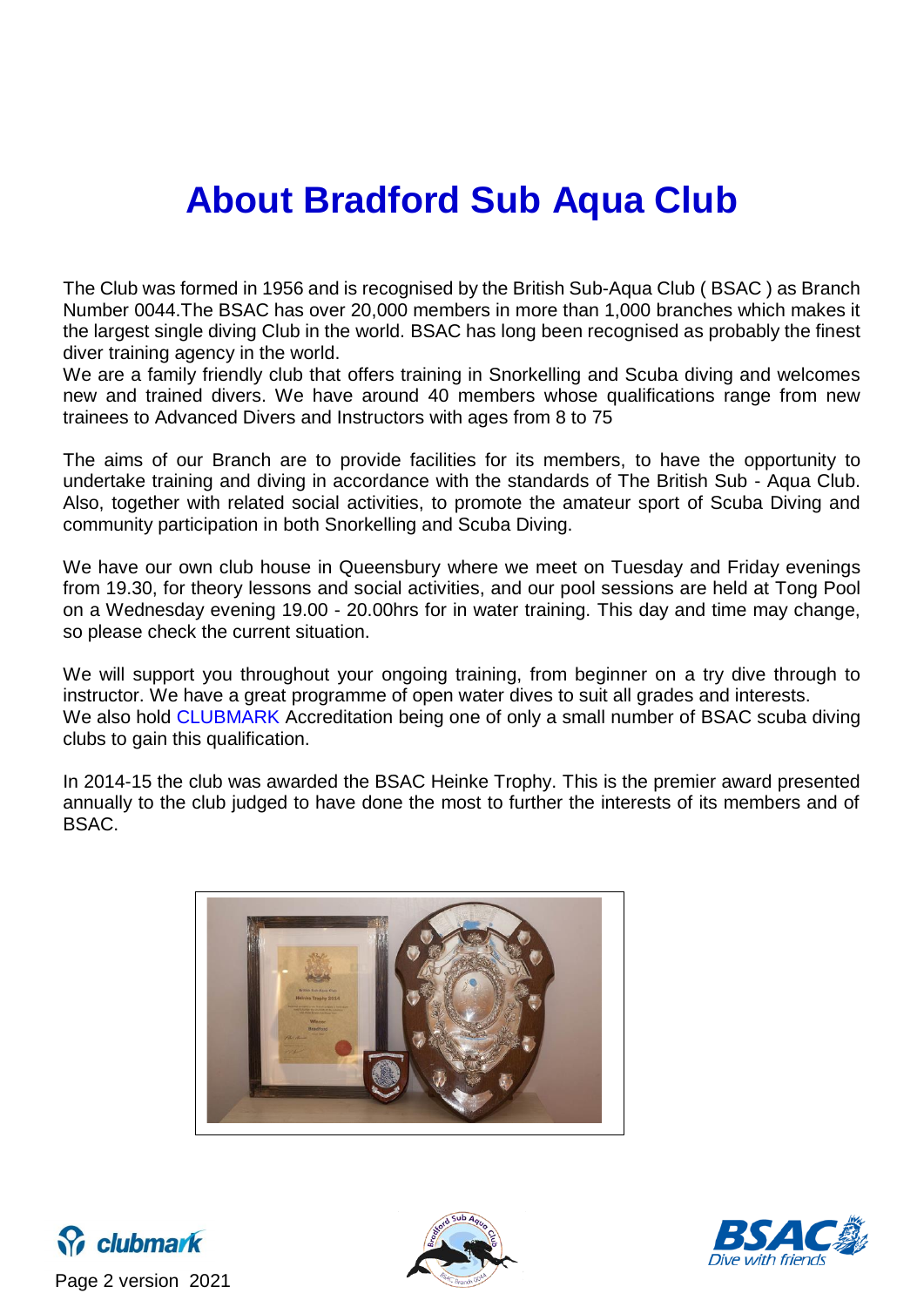# **Training**

# **Snorkelling from age 8**

#### **Experience Snorkelling**

Experience Snorkelling is a 'Try Snorkel' session which introduces students to basic snorkelling skills.

#### **Dolphin Snorkeler**

This course introduces snorkelling to children via a series of seven progressive fun sessions. **Snorkel Diver**

This course introduces classroom sessions to teach the theoretical knowledge of snorkelling, coupled with practical lessons in the pool or in sheltered water.

#### **Advanced Snorkeler**

This course teaches more advanced theoretical knowledge of snorkelling, coupled with practical lessons in Open Water. An Advanced Snorkeler is a comprehensively trained, experienced and responsible snorkeler.

#### **Snorkel Dive Manager**

An experienced Snorkeler who is trained and qualified to organise and supervise group snorkelling activities.

# **Scuba Diving from age 10**

#### **Ocean diver**

This course provides the essential knowledge and skills needed to prepare for open water diving.

#### **Sports diver**

Sports Diver training builds a sound foundation of open water diving skills and experience with structured, practical lessons. Qualified Sports Divers are ready to take part in dives with other Sports Divers or higher.

#### **Dive Leader**

Dive Leader training covers responsibilities and safety of leading other divers. Practical lessons will give divers confidence to deal with emergencies.

#### **Advanced Diver**

The Advanced Diver course further develops knowledge and skills. Divers gain experience in planning dives at different sites and different circumstances.

#### **What does training involve?**

Pool training takes place on Wednesday evenings at the Tong School Sport Centre Pool.

Theory lessons are held at the clubhouse on either a Tuesday or Friday evening

Standards are high and we feel this is reflected in our excellent safety record.

Ability and confidence levels vary between students and our instructors have considerable experience in recognising this and tailoring pool training to suit individual needs. If it takes you







Page 3 version 2021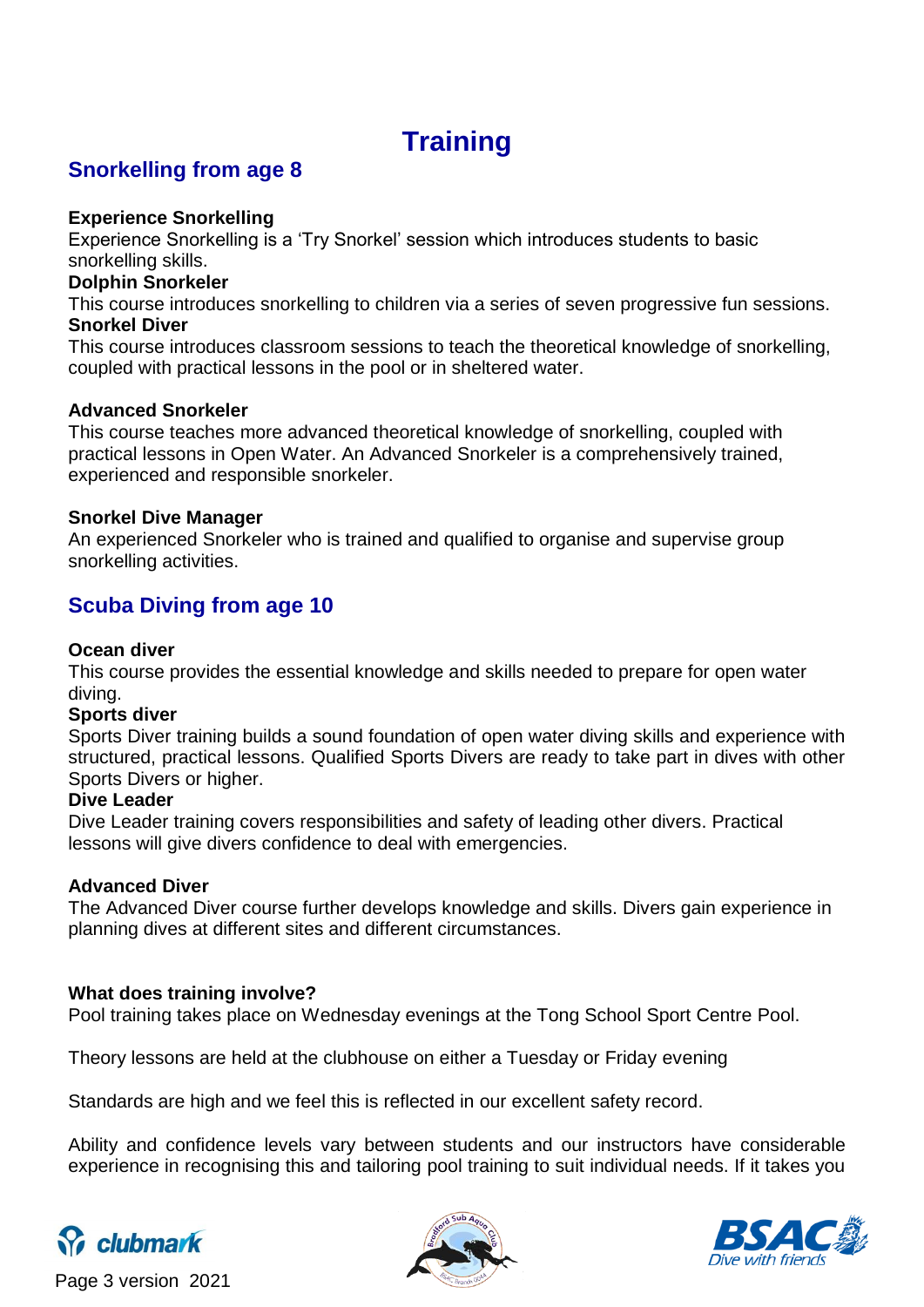longer than the average to complete a module we do not mind as long as you are competent in the end. Where confidence and ability is high students move quickly through the modules.

The BSAC has been training people to dive since the early 1950s, with a training programme designed to build confidence and self-reliance, whilst keeping safety paramount.

Lectures are more rigidly structured to enable efficient use of instructors. New courses commence on a regular basis.

Diving and snorkelling skills are taught progressively so that each new experience is built upon step by step. Following basic training in the safety of a swimming pool or protected area, progression to open water is achieved leading to either Ocean Diver or Snorkel Diver certification. This progression continues throughout training, when open water skills and techniques are further developed and experience gained.

#### **Courses**

We can also offer a wide range of other Skill Development Courses including Practical Rescue Management, Oxygen Administration, External Defibrillation, First Aid, Technical Diving, VHF Radio, Advanced Life Saving, Chart Work and Position Fixing, Boat Handling and many more.

# **Try Dives**

If you have never tried Scuba or Snorkel Diving before, then why not enjoy the experience with a Try it First Scuba and/or Snorkel session. These are available to see if the sport is for you. We think that it is an absolutely fascinating and exciting sport and want you to enjoy it too. Contact us to arrange your first experience of having a go at Snorkelling or Scuba Diving. All Try Dives are supervised by our fully Qualified Instructors.

# **Equipment**



Equipment for pool training is available for you to use free of charge as a part of your membership. The club has a large number of masks,

snorkels, fins, weight belts, buoyancy aids and scuba equipment in various sizes. All you will need to bring is your swimwear and a T-shirt for scuba training in the pool. It is worthwhile trying out different pieces of club equipment before you buy your own. Club members and your instructors will be pleased to help and give advice about different makes and types of equipment. Information on equipment hire for



open water dives is available from the Training Officer. We have also arranged discounts at local dive stores for club members.







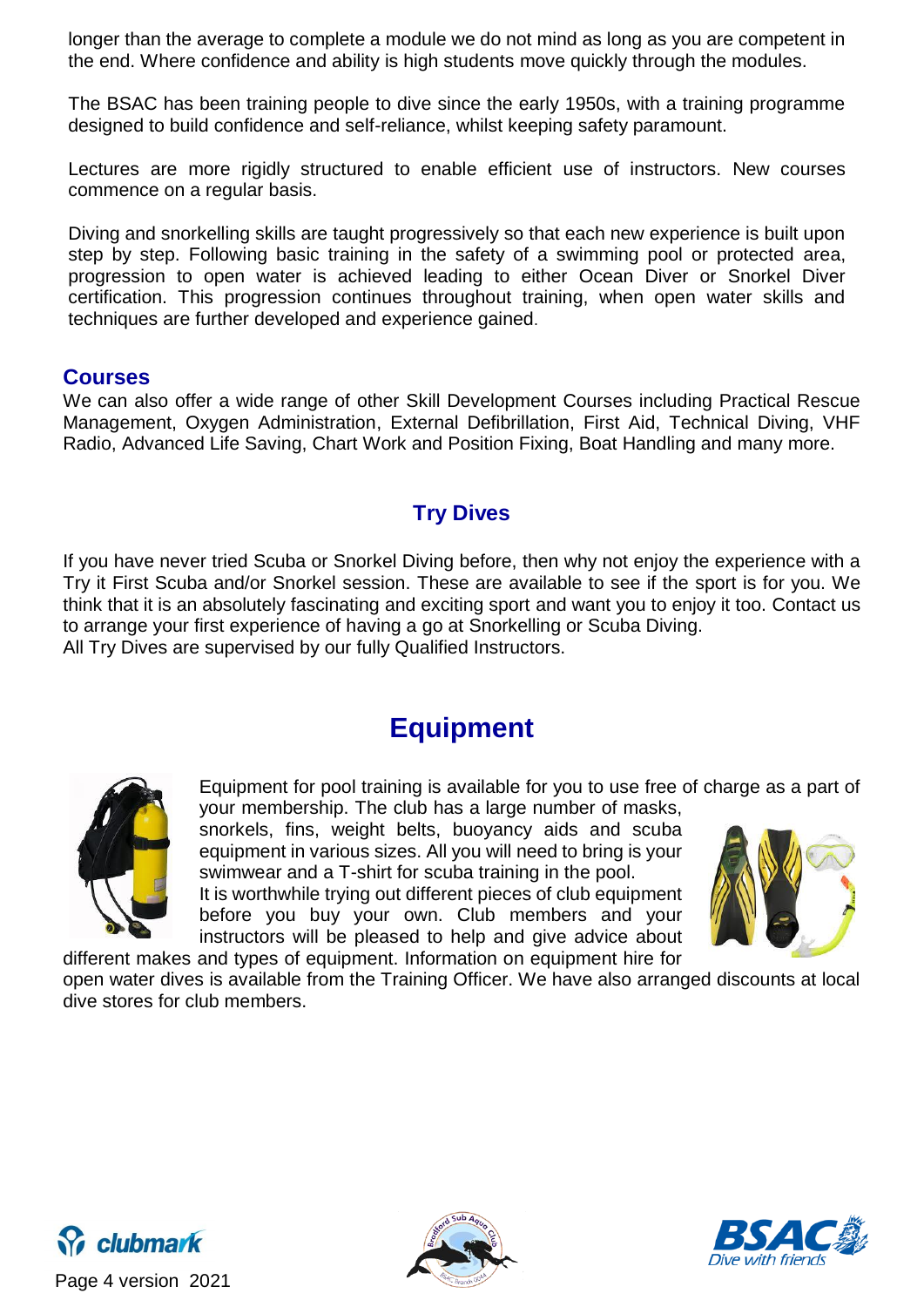# **Social Occasions**

Many social events take place throughout the year including Parties, Fun Nights, BBQ's, Annual Award Presentation night and a meal at Christmas ( in our own club house ).

## **Child Welfare**

**Both Bradford Sub Aqua Club and the BSAC** takes its duties very seriously regarding the safety and well-being of children participating in the activities of snorkelling and diving.

**Bradford Sub Aqua Club a**dopts the "BSAC Safeguarding policy" (**Buddy Guard**) instituted by BSAC and to that end has appointed a Welfare Officer and all instructors are CRB checked. The Club also holds the Clubmark accreditation for working with young people.

Further information can be found at

<https://www.bsac.com/this-is-bsac/bsac-rules-and-policies/safeguarding-policy/>

All members and or instructors accept this policy as a condition of joining the club.

# **Membership**

Membership of the Club is open to anyone interested in the sport on application regardless of sex, age, disability, ethnicity, nationality, sexual orientation, religion or other beliefs.

The **minimum age** for learning to dive with BSAC is **10 years**. The **minimum age** for learning to dive with **Bradford Sub Aqua Club** is also **10 years**. The **minimum age** for learning to snorkel with BSAC and **Bradford Sub Aqua Club** is **8 years**

Members under 18 years of age should be accompanied by a parent or guardian.

Please Note:- Any person joining as or upgrading to the grade of instructor will be required to have an enhanced CRB check in accordance with The British Sub-Aqua Club safeguarding policy " Buddy Guard".

## **Full Adult Diving** membership fees include :-

- BSAC Membership
- Access to BSAC Coaching scheme
- Extensive liability insurance
- The BSAC SCUBA Magazine for 12 months, in paper or digital format
- All training by nationally qualified instructors
- Use of pool SCUBA training equipment

### *Current costs for NEW ADULT DIVERS July 2021*

| Joining Bradford Sub Aqua Club      | £ 45.00  |
|-------------------------------------|----------|
| Record / Training Books and manuals | £ 50.00  |
| Annual Membership Fee (Club)        | £ 85.00  |
| Annual Membership Fee (BSAC)        | £ 60.50  |
| <b>TOTAL</b>                        | £ 240.50 |





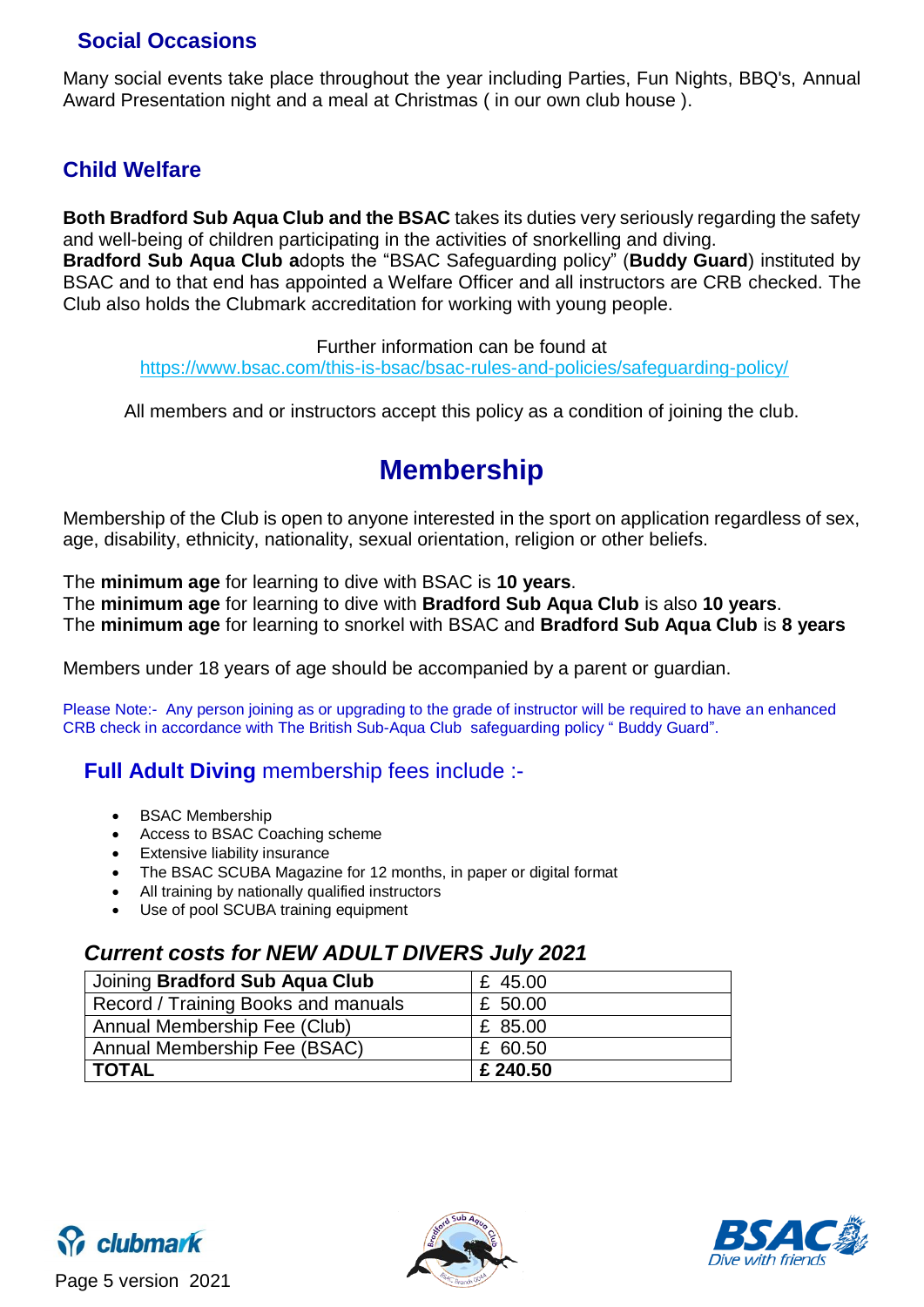# **Junior and Student Diving** membership fees include:-

- BSAC Membership
- Access to BSAC Coaching scheme
- Extensive liability insurance
- **BSAC SCUBA Magazine on line Version**
- All training by nationally qualified instructors
- Use of pool SCUBA training equipment

## *Current costs for NEW JUNIOR and STUDENT DIVERS July 2021*

| Joining Bradford Sub Aqua Club      | £ 25.00 |
|-------------------------------------|---------|
| Record / Training Books and manuals | £ 50.00 |
| Annual Membership Fee (Club)        | £ 28.50 |
| Annual Membership Fee (BSAC)        | £ 32.50 |
| TOTAL                               | £136.00 |

# **Junior Snorkel Diving** membership fees include:-

- BSAC Membership
- Access to BSAC Coaching scheme
- Extensive liability insurance
- **BSAC SCUBA Magazine on line Version**
- All training by nationally qualified instructors
- Use of pool Snorkel training equipment

# *Current costs for NEW JUNIOR SNORKEL DIVERS July 2021*

| Joining Bradford Sub Aqua Club      | <b>FREE</b> |
|-------------------------------------|-------------|
| Record / Training Books and manuals | FREE        |
| Annual Membership Fee (Club)        | £ 22.00     |
| Annual Membership Fee (BSAC)        | £ 21.00     |
| TOTAL                               | £ 43.00     |

#### **Note:- Please check our website for the latest fees for all classes of membership**

### **Renewal fees after the first year exclude joining fees and training manuals.**







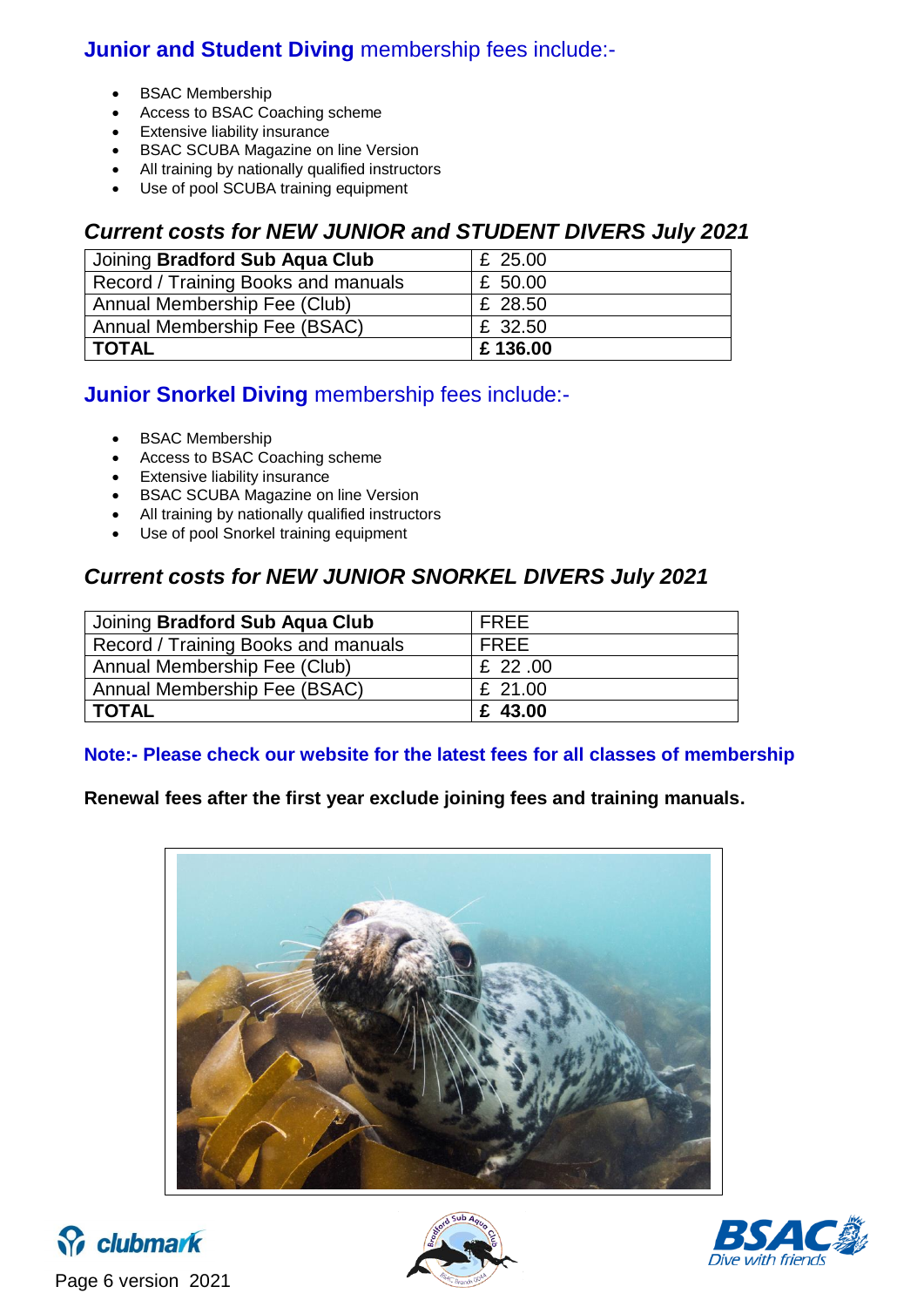# **How can I Contact Bradford Sub Aqua Club?**

Contact the Membership Secretary - Bob Lock on 01274 662787 or email : [accs@waterhills.co.uk](mailto:accs@waterhills.co.uk)

or the Diving Officer - Mick Barraclough on 07575 253311 or email : [mickbarraclough@gmail.com](mailto:mickbarraclough@gmail.com)

For current details of how to join or any further information about the club.



**Mick Bob**

You can also contact any member of the Committee, approach us at Tong Pool any Wednesday evening or at The Clubhouse on Tuesday or Friday evenings. We will arrange a trial session called a try dive for you if you have never dived before. If you are a qualified diver, we will be more than happy to welcome you to the Club and discuss the benefits of membership.

### **How fit should I be?**

You need to be able to swim and be reasonably fit. To become a member of the Club and BSAC you will need to complete a medical 'self-certification' form. However, if you have answered yes to any of the medical questions or have a history of certain medical conditions you will need to have a medical with a qualified doctor; for which you may have to pay a small fee.

**We look forward to hearing from you and helping you further your interest in this exiting sport that we all love.**







Page 7 version 2021